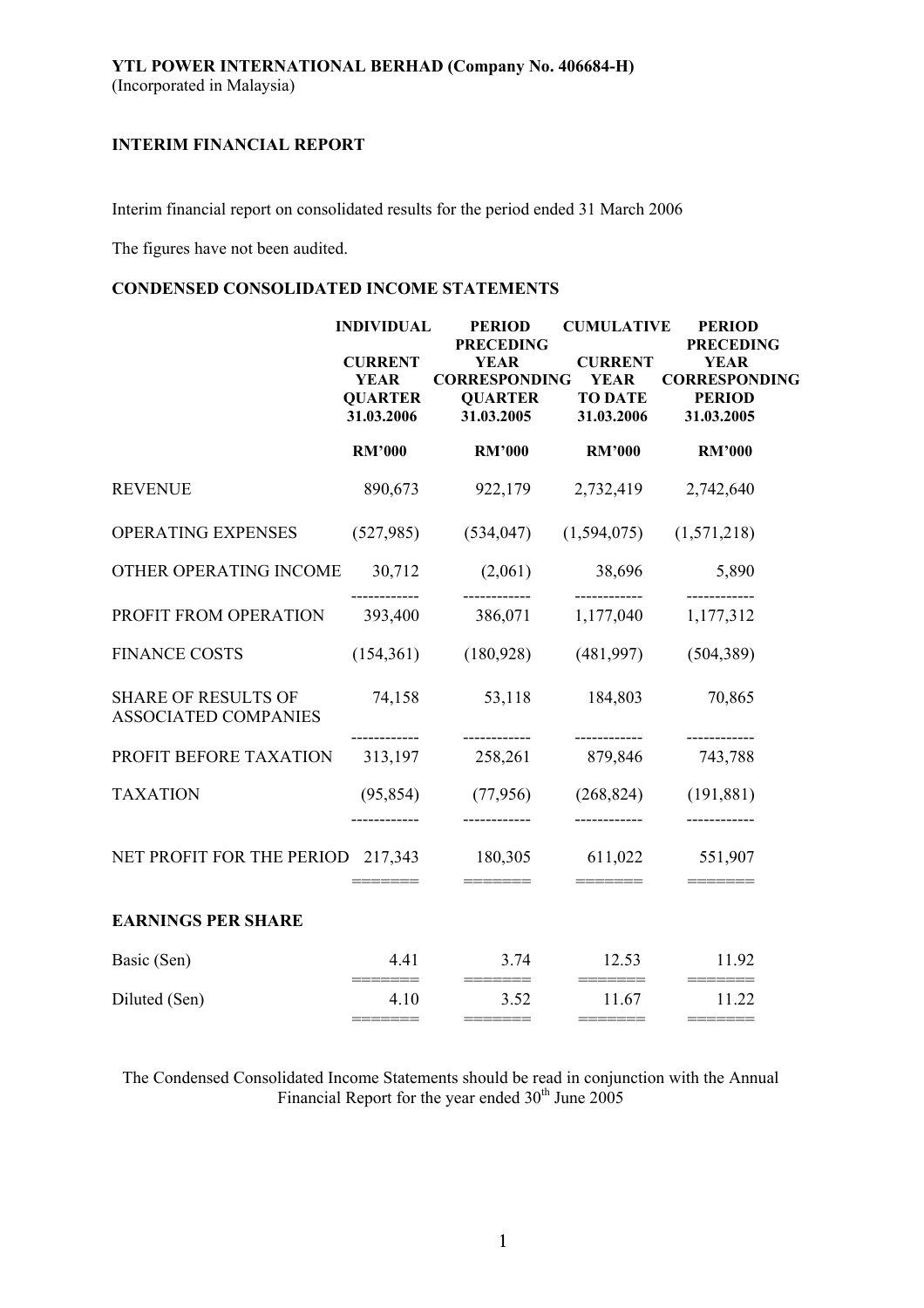# **CONDENSED CONSOLIDATED BALANCE SHEET**

|                                                                                                                                                                                                     | As at<br>31.03.2006                                                                                                           | As at<br>30.06.2005                                                                                        |
|-----------------------------------------------------------------------------------------------------------------------------------------------------------------------------------------------------|-------------------------------------------------------------------------------------------------------------------------------|------------------------------------------------------------------------------------------------------------|
|                                                                                                                                                                                                     | <b>RM'000</b>                                                                                                                 | <b>RM'000</b>                                                                                              |
| Property, Plant & Equipment                                                                                                                                                                         | 13,596,162                                                                                                                    | 14,295,774                                                                                                 |
| Intangible Assets                                                                                                                                                                                   | 441,333                                                                                                                       | 441,333                                                                                                    |
| <b>Investment in Associated Companies</b>                                                                                                                                                           | 781,467                                                                                                                       | 774,960                                                                                                    |
| Investments                                                                                                                                                                                         | 854,623                                                                                                                       | 590,790                                                                                                    |
| Development Expenditure                                                                                                                                                                             | 1,378                                                                                                                         | 857                                                                                                        |
| <b>Current Assets</b><br>Inventories<br>Receivable, Deposits and Prepayment<br><b>Short Term Investments</b><br>Deposits, Bank and Cash Balances                                                    | 150,368<br>1,014,414<br>42,825<br>4,812,046<br>6,019,653                                                                      | 138,209<br>1,112,395<br>41,964<br>4,509,289<br>5,801,857<br>-----------                                    |
| <b>Current Liabilities</b><br>Payables and Accrued Liabilities<br>Provision for Liabilities and Charges<br>Provision for Taxation<br><b>Bonds</b><br><b>Borrowings</b><br><b>Net Current Assets</b> | 790,471<br>40,106<br>76,918<br>125,000<br>482,003<br>--------------<br>1,514,498<br>--------------<br>4,505,155<br>20,180,118 | 872,711<br>31,018<br>53,424<br>125,000<br>1,385,633<br>-----------<br>2,467,786<br>3,334,071<br>19,437,785 |
|                                                                                                                                                                                                     | ————————                                                                                                                      |                                                                                                            |

The Condensed Consolidated Balance Sheet should be read in conjunction with the Annual Financial Report for the year ended  $30<sup>th</sup>$  June 2005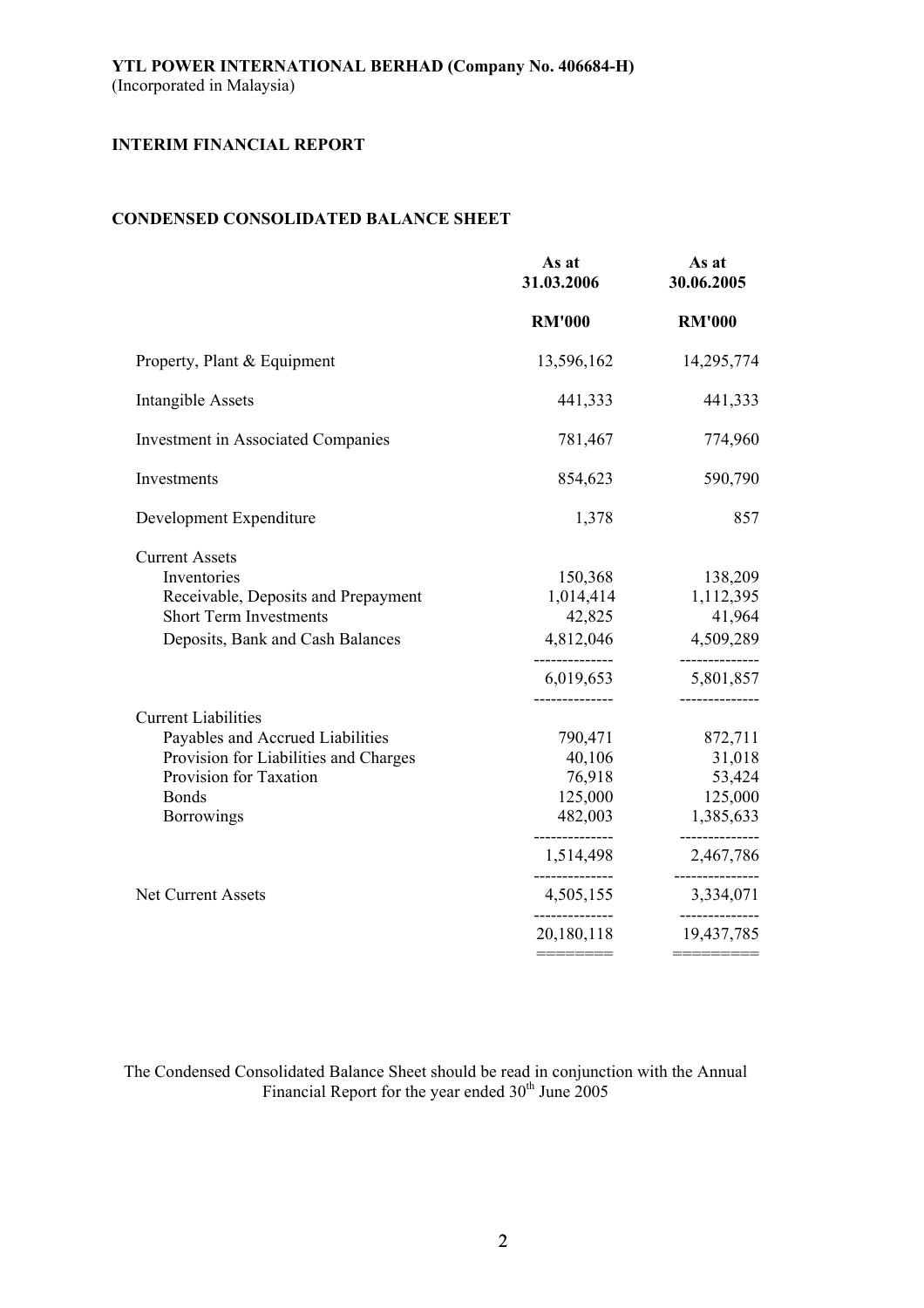## **CONDENSED CONSOLIDATED BALANCE SHEET – Continued**

|                                     | As at<br>31.03.2006 | As at<br>30.06.2005      |
|-------------------------------------|---------------------|--------------------------|
|                                     | <b>RM'000</b>       | <b>RM'000</b>            |
|                                     |                     |                          |
| Share Capital                       | 2,581,260           | 2,498,398                |
| Reserves                            | 3,256,823           | 3,032,334                |
| Treasury Shares, at cost            | (446, 693)          | (301, 499)               |
| Shareholders' Funds                 | 5,391,390           | -----------<br>5,229,233 |
| Minority Interests*                 |                     |                          |
| <b>Deferred Taxation</b>            | 2,279,673           | 2,362,357                |
| <b>Bonds</b>                        | 7,673,953           | 8,105,189                |
| <b>Borrowings</b>                   | 4,303,467           | 3,151,994                |
| Provision for Liabilities & Charges | 369,846             | 417,535                  |
| Deferred Income                     | 140,291             | 149,213                  |
| Payables                            | 21,498              | 22,264                   |
|                                     | 20,180,118          | 19,437,785               |
| Net Assets Per Share (RM)           | 1.09<br>$===$       | 1.08<br>$===$            |

\* Minority Interest denotes RM1.

The Condensed Consolidated Balance Sheet should be read in conjunction with the Annual Financial Report for the year ended  $30<sup>th</sup>$  June 2005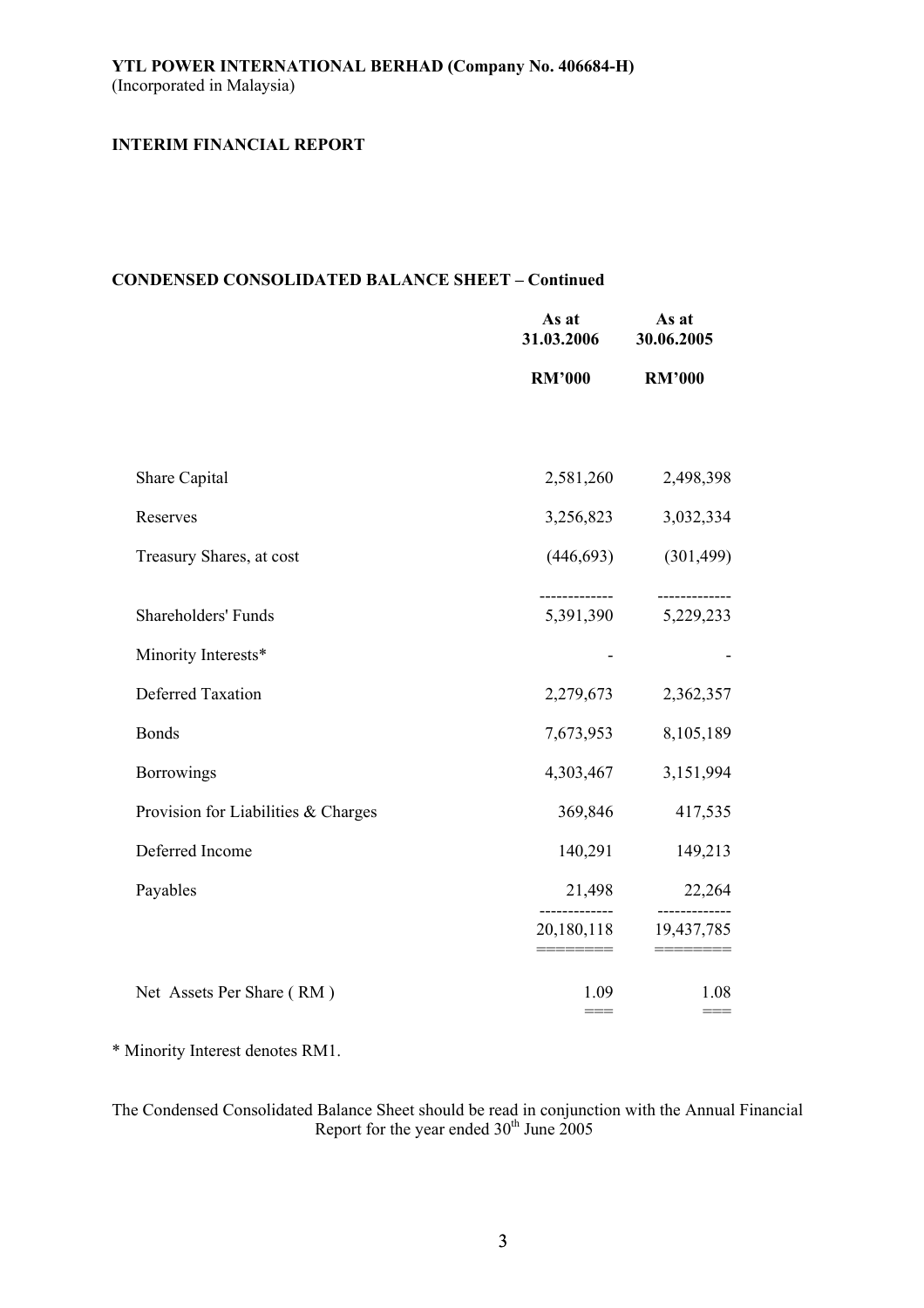# **CONDENSED CONSOLIDATED CASH FLOW STATEMENT FOR THE PERIOD ENDED 31 MARCH 2006**

|                                                                                       | <b>Current Year</b><br>Quarter<br>31.03.2006<br><b>RM'000</b> | <b>Preceding Year</b><br>Corresponding<br>Quarter<br>31.03.2005<br><b>RM'000</b> |
|---------------------------------------------------------------------------------------|---------------------------------------------------------------|----------------------------------------------------------------------------------|
| Net cash from operating activities                                                    | 849,301                                                       | 883,569                                                                          |
| Net cash used in investing activities                                                 | (512,066)                                                     | (1,335,692)                                                                      |
| Net cash generated from financing activities                                          | (32, 145)                                                     | 628,776                                                                          |
| Net changes in cash and cash equivalents<br>Cash and cash equivalents brought forward | 305,090<br>4,446,874                                          | 176,653<br>4,383,893                                                             |
| Cash and cash equivalents carried forward (note a)                                    | 4,751,964                                                     | -----------<br>4,560,546<br>=======                                              |

### Note a :

Cash and cash equivalents comprise :

|                        | RM'000    | RM'000    |
|------------------------|-----------|-----------|
| <b>Fixed Deposit</b>   | 4,800,099 | 4,595,840 |
| Cash and bank balances | 11,947    | 23,116    |
| Bank overdraft         | (60,082)  | (58, 410) |
|                        |           |           |
|                        | 4,751,964 | 4,560,546 |
|                        |           |           |

The Condensed Consolidated Cash Flow Statement should be read in conjunction with the Annual Financial Report for the year ended  $30<sup>th</sup>$  June 2005.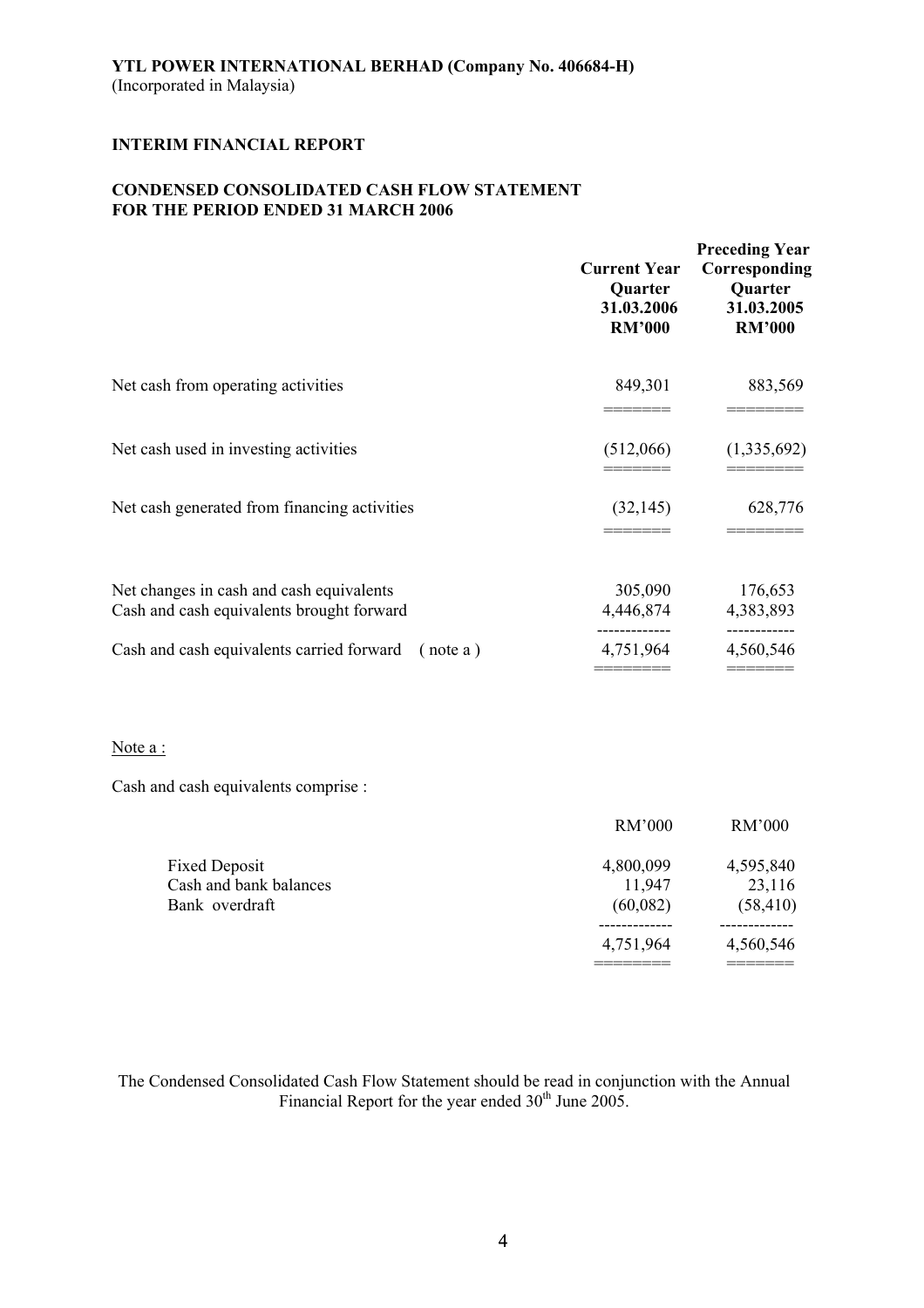# **CONDENSED CONSOLIDATED STATEMENT OF CHANGES IN EQUITY FOR THE PERIOD ENDED 31 MARCH 2006**

|                                                                            | <b>Share</b><br>Capital<br><b>RM'000</b> | <b>Share</b><br>Premium<br><b>RM'000</b> | <b>Merger</b><br>& Other<br><b>Reserves</b><br><b>RM'000</b> | <b>Treasury</b><br><b>Shares</b><br><b>RM'000</b> | <b>Retained</b><br><b>Earnings</b><br><b>RM'000</b> | <b>Total</b><br><b>RM'000</b> |
|----------------------------------------------------------------------------|------------------------------------------|------------------------------------------|--------------------------------------------------------------|---------------------------------------------------|-----------------------------------------------------|-------------------------------|
| At 1 July 2005                                                             | 2,498,398                                | 2,072,127                                | (2,058,302)                                                  | (301, 499)                                        | 3,018,509                                           | 5,229,233                     |
| Gain/(loss) not recognised<br>in the income statement:<br>Foreign currency |                                          |                                          |                                                              |                                                   |                                                     |                               |
| <b>Translation difference</b>                                              |                                          |                                          | (170,005)                                                    |                                                   |                                                     | (170,005)                     |
| Profit for the period                                                      |                                          |                                          |                                                              |                                                   | 611,022                                             | 611,022                       |
| Dividend paid for Year<br>Ended 30.6.2005                                  |                                          |                                          |                                                              |                                                   | (355, 322)                                          | (355,322)                     |
| Shares repurchased                                                         |                                          |                                          |                                                              | (145, 194)                                        |                                                     | (145, 194)                    |
| Issue of share capital                                                     | 82,862                                   | 138,794                                  |                                                              |                                                   |                                                     | 221,656                       |
| At 31 March 2006                                                           | 2,581,260                                | 2,210,921                                | (2,228,307)                                                  | (446, 693)                                        | 3,274,209                                           | 5,391,390                     |

The Condensed Consolidated Statement of Changes in Equity should be read in conjunction with the Annual Financial Report for the year ended 30<sup>th</sup> June 2005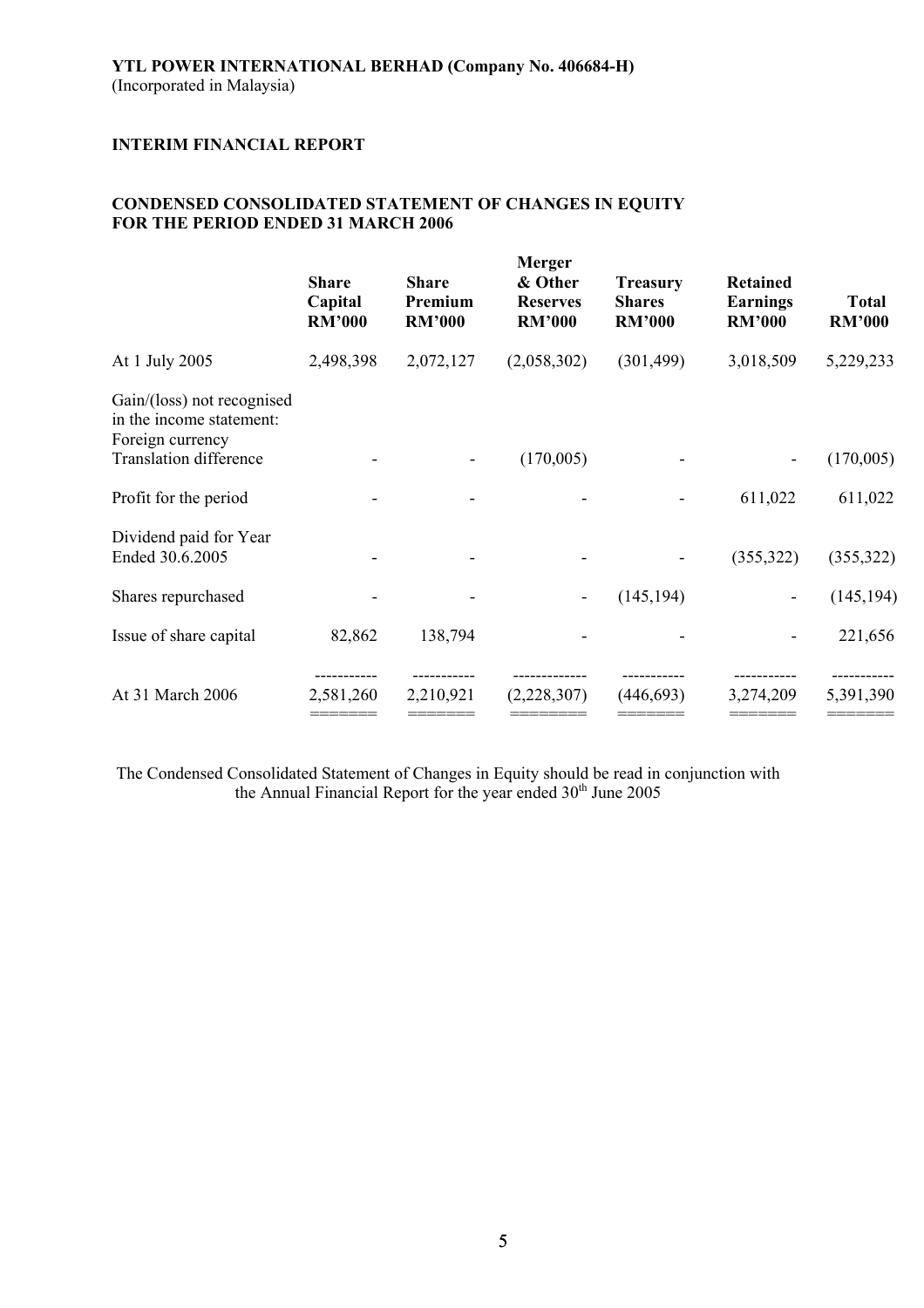## **CONDENSED CONSOLIDATED STATEMENT OF CHANGES IN EQUITY- continue**

|                                                                            | <b>Share</b><br>Capital<br><b>RM'000</b> | <b>Share</b><br>Premium<br><b>RM'000</b> | <b>Merger</b><br>& Other<br><b>Reserves</b><br><b>RM'000</b> | <b>Treasury</b><br><b>Shares</b><br><b>RM'000</b> | <b>Retained</b><br><b>Earnings</b><br><b>RM'000</b> | <b>Total</b><br><b>RM'000</b> |
|----------------------------------------------------------------------------|------------------------------------------|------------------------------------------|--------------------------------------------------------------|---------------------------------------------------|-----------------------------------------------------|-------------------------------|
| At 1 July 2004                                                             | 2,306,255                                | 1,953,400                                | (2,057,953)                                                  | (265, 127)                                        | 2,623,915                                           | 4,560,490                     |
| Gain/(loss) not recognised<br>in the income statement:<br>Foreign currency |                                          |                                          |                                                              |                                                   |                                                     |                               |
| <b>Translation difference</b>                                              |                                          |                                          | 27,485                                                       |                                                   |                                                     | 27,485                        |
| Profit for the period                                                      |                                          |                                          |                                                              |                                                   | 551,907                                             | 551,907                       |
| Dividend paid for Year<br>Ended 30.6.2004                                  |                                          |                                          |                                                              |                                                   | (337, 337)                                          | (337, 337)                    |
| Shares repurchased                                                         |                                          |                                          |                                                              | (206, 536)                                        |                                                     | (206, 536)                    |
| Issue of share capital                                                     | 187,309                                  | 431,579                                  |                                                              |                                                   |                                                     | 618,888                       |
| Share dividend                                                             |                                          | (321, 658)                               |                                                              | 321,658                                           |                                                     |                               |
| At 31 March 2005                                                           | 2,493,564                                | 2,063,321                                | (2,030,468)                                                  | (150,005)                                         | 2,838,485                                           | 5,214,897                     |

The Condensed Consolidated Statement of Changes in Equity should be read in conjunction with the Annual Financial Report for the year ended 30<sup>th</sup> June 2005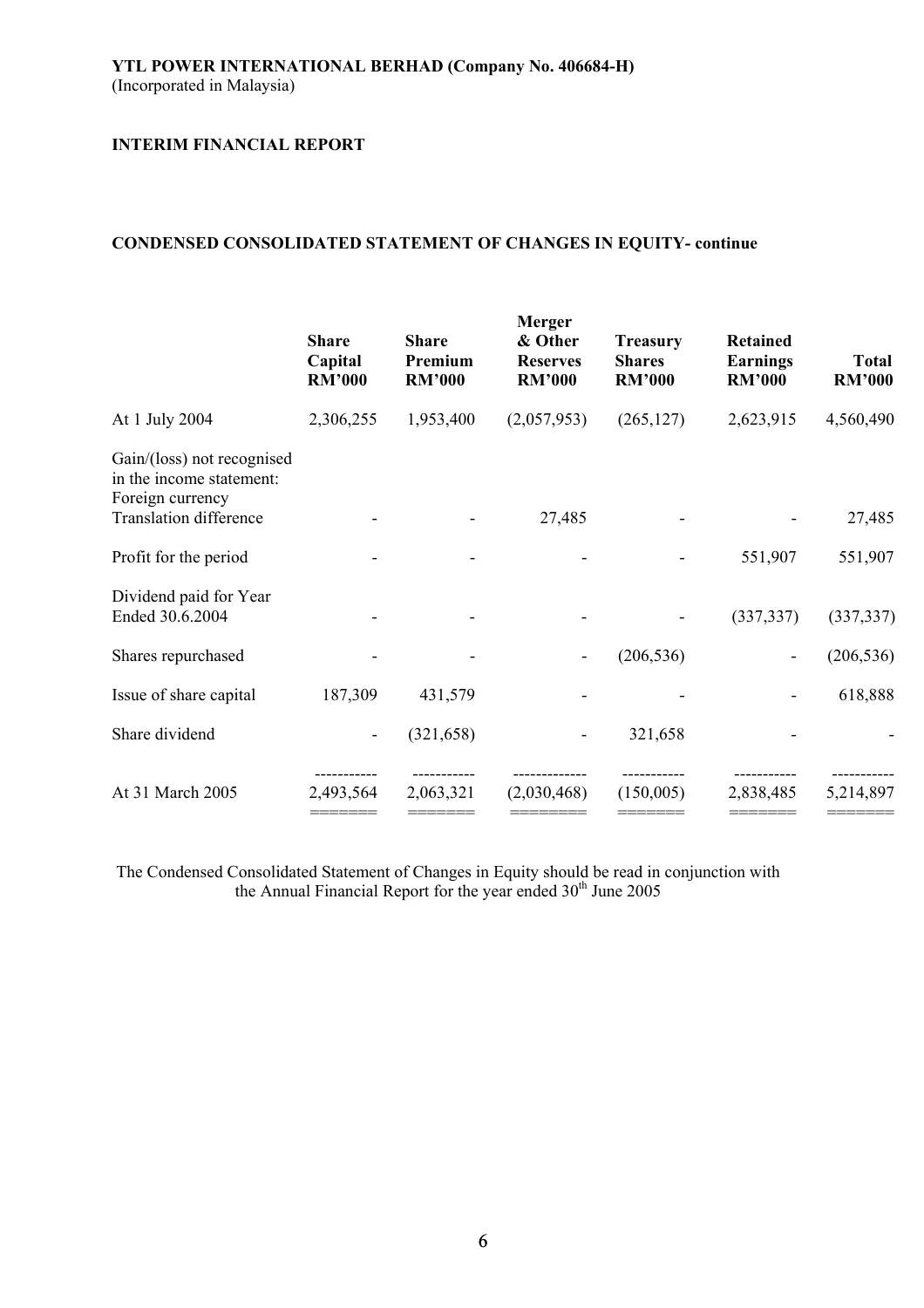## **Notes :**

## **Disclosure requirement per FRS 134 – paragraph 16**

### **A1. Accounting Policies and methods of computation**

The interim financial report is unaudited and has been prepared in accordance with Financial Reporting Standard (FRS) 134 "Interim Financial Reporting" and Chapter 9, part K of the Listing Requirements of the Kuala Lumpur Stock Exchange.

The Condensed Financial Statements should be read in conjunction with the audited annual financial statements of the Group for the year ended 30 June, 2005.

The accounting policies and methods of computation adopted by the Group in this interim financial report are consistent with those adopted in the latest audited annual financial statements.

The following notes explain the events and transactions that are significant to the understanding of the changes in the financial position and performance of the Group since the financial year ended 30 June, 2005.

### **A2. Audit Report of preceding financial year ended 30 June 2005.**

The Auditors' Report on the financial statements of the preceding financial year was not subject to any qualification.

### **A3. Seasonality or Cyclicality of Operations**

The business operations of the Group are not materially affected by any seasonal or cyclical factor.

## **A4. Exceptional or Unusual Items**

During the current financial quarter, there was no item of an exceptional or unusual nature that affects the assets, liabilities, equity, net income or cash flows of the Group.

### **A5. Changes in estimates of amounts reported**

There was no change to estimate of amount reported in prior interim periods and prior financial years.

### **A6. Changes in Debt and Equity Securities**

During the current financial quarter and financial year to date, 1,316,200 ordinary shares and 92,303,256 ordinary shares were issued respectively pursuant to the exercise of warrants at a weighted average exercise price of RM 1.43 per share and RM 1.41 per share respectively.

During the current financial quarter and financial year to date, 29,595,000 ordinary shares and 73,421,000 ordinary shares respectively were issued pursuant to the exercise of ESOS at a weighted average exercise price of RM 1.39 per share and RM 1.25 per share respectively.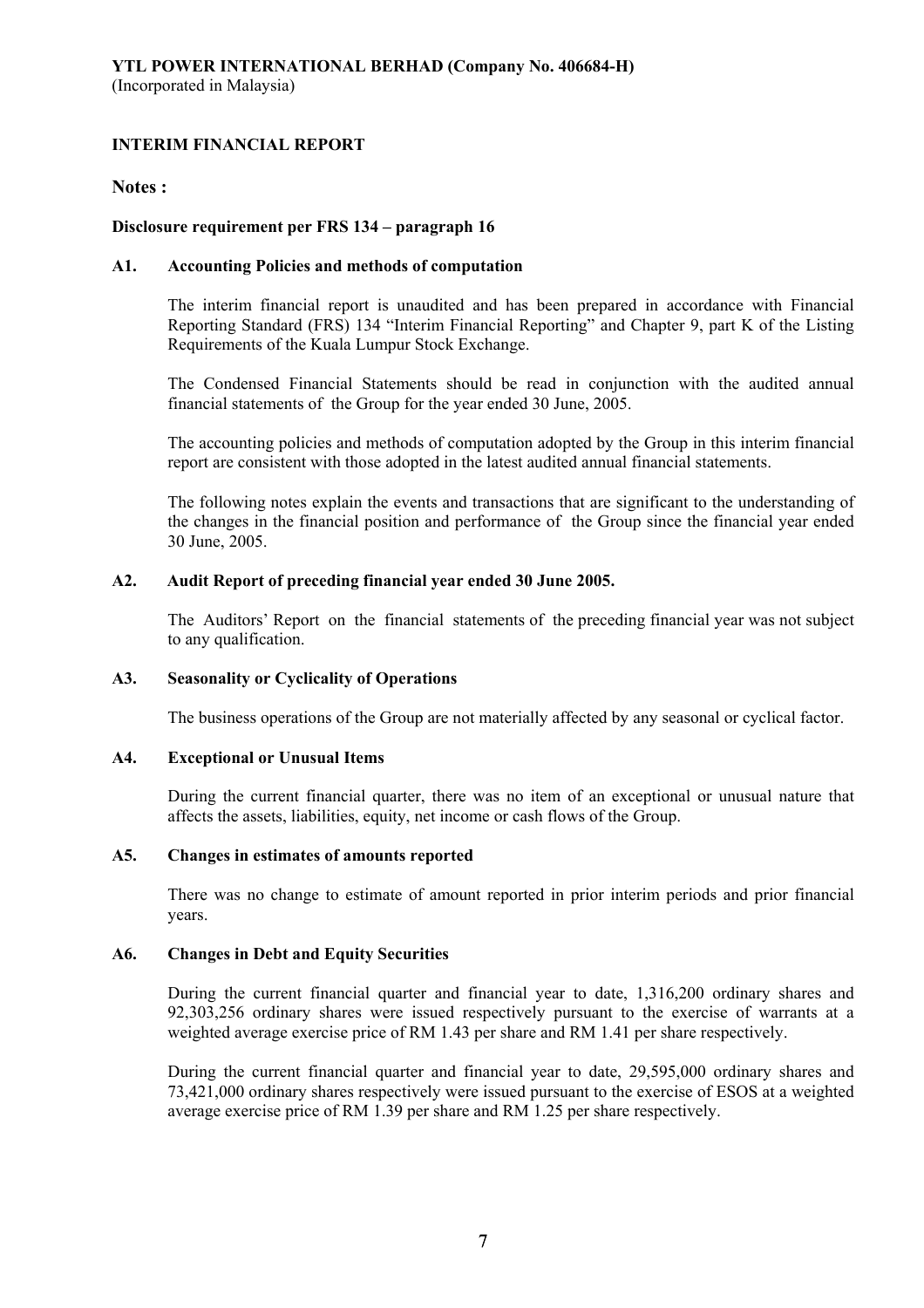#### **Notes :- continued**

A total of 12,350,100 ordinary shares and 66,702,300 ordinary shares were repurchased from the open market for a total consideration of RM27,439,095 and RM145,194,260 respectively for the current financial quarter and financial year to date. The share buy-back transactions were financed by internally generated funds. The shares purchased are being held as treasury shares. As at 31 March 2006, the number of treasury shares held were 227,159,356 ordinary shares.

The outstanding debts are as disclosed in note B9.

## **A7. Dividend paid**

A final gross dividend of 20 sen per share less income tax of 28 %, amounting to RM355,321,709 in respect of the financial year ended 30 June 2005 was paid during the current financial quarter.

## **A8. Segment Reporting**

The Group is organised on a world wide basis into three main business segments namely investment holding, power generation and water & sewage.

Segment Reporting for 3rd quarter ended 31 March 2006 :-

|                                                        | <b>Investment</b><br>Holding<br><b>RM'000</b> | <b>Power</b><br>Generation<br><b>RM'000</b> | Water &<br><b>Sewerage</b><br><b>RM'000</b> | Group<br><b>RM'000</b> |
|--------------------------------------------------------|-----------------------------------------------|---------------------------------------------|---------------------------------------------|------------------------|
| Revenue                                                | 126,747                                       | 889,858                                     | 1,715,814                                   | 2,732,419              |
| <b>Results</b><br>Segment result<br>Unallocated income | 39,786                                        | 401,693                                     | 735,561                                     | 1,177,040              |
| Profit from operations                                 |                                               |                                             |                                             | 1,177,040              |
| Finance cost                                           |                                               |                                             |                                             | (481, 997)             |
| Share of results of associated<br>companies            | 396                                           | 184,407                                     |                                             | 184,803                |
| Profit from ordinary activities before tax             |                                               |                                             |                                             | 879,846                |
| Taxation                                               |                                               |                                             |                                             | (268, 824)             |
| Profit from ordinary activities after tax              |                                               |                                             |                                             | 611,022                |
|                                                        |                                               |                                             |                                             |                        |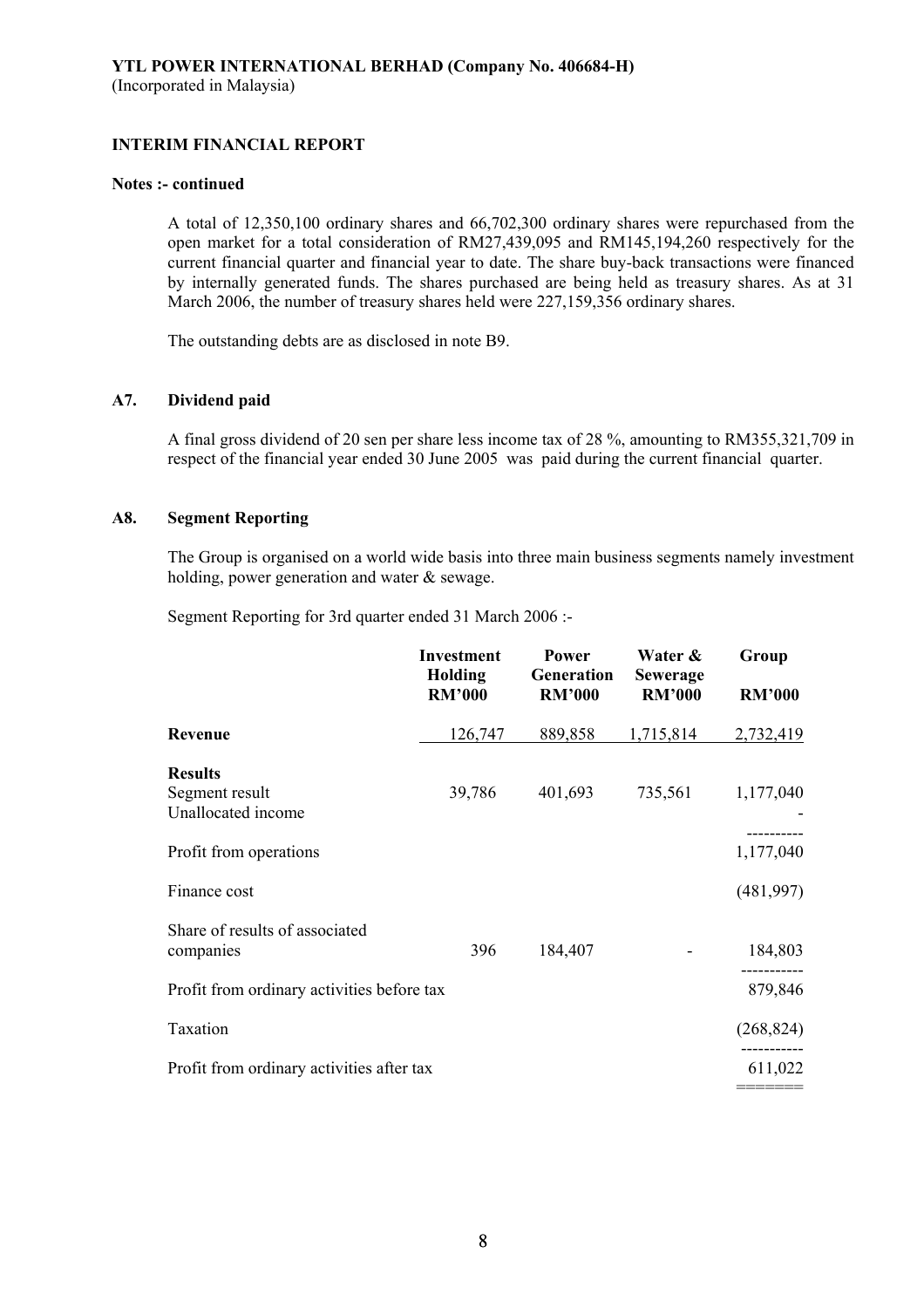## **Notes :- continued**

Segment Reporting for 3rd quarter ended 31 March 2005 :-

|                                             | <b>Investment</b><br><b>Holding</b><br><b>RM'000</b> | <b>Power</b><br>Generation<br><b>RM'000</b> | Water &<br><b>Sewerage</b><br><b>RM'000</b> | Group<br><b>RM'000</b> |
|---------------------------------------------|------------------------------------------------------|---------------------------------------------|---------------------------------------------|------------------------|
| Revenue                                     | 157,606                                              | 872,729                                     | 1,712,305                                   | 2,724,640              |
| <b>Results</b>                              |                                                      |                                             |                                             |                        |
| Segment result<br>Unallocated income        | 133,185                                              | 385,246                                     | 658,291                                     | 1,176,722<br>590       |
| Profit from operations                      |                                                      |                                             |                                             | 1,177,312              |
| Finance cost                                |                                                      |                                             |                                             | (504, 389)             |
| Share of results of associated<br>companies | 430                                                  | 70,435                                      |                                             | 70,865                 |
| Profit from ordinary activities before tax  |                                                      |                                             |                                             | 743,788                |
| Taxation                                    |                                                      |                                             |                                             | (191, 881)             |
| Profit from ordinary activities after tax   |                                                      |                                             |                                             | 551,907                |
|                                             |                                                      |                                             |                                             |                        |

## **A9. Valuation of Property, Plant and Equipment**

Property, plant and equipment are stated at cost less accumulated depreciation.

### **A10. Material Events Subsequent to the end of the interim period**

There were no material events subsequent to the end of the current financial quarter.

### **A11. Changes in the Composition of the Group**

On 14 October 2005, the Company announced that it has acquired YTL Jawa Power Finance Limited ( formerly known as YTL Utilities Investments Limited ) through its wholly-owned subsidiary, YTL Jawa Power Holdings Limited.

YTL Jawa Power Finance Limited, a company incorporated in the Cayman Islands on 27 June 2003, is an investment holding company with an authorised share capital of US\$50,000.00 comprising 50,000 ordinary shares of US\$1.00 each. The issued and paid-up share capital is US\$1.00 divided into 1 ordinary share of US\$1.00 each.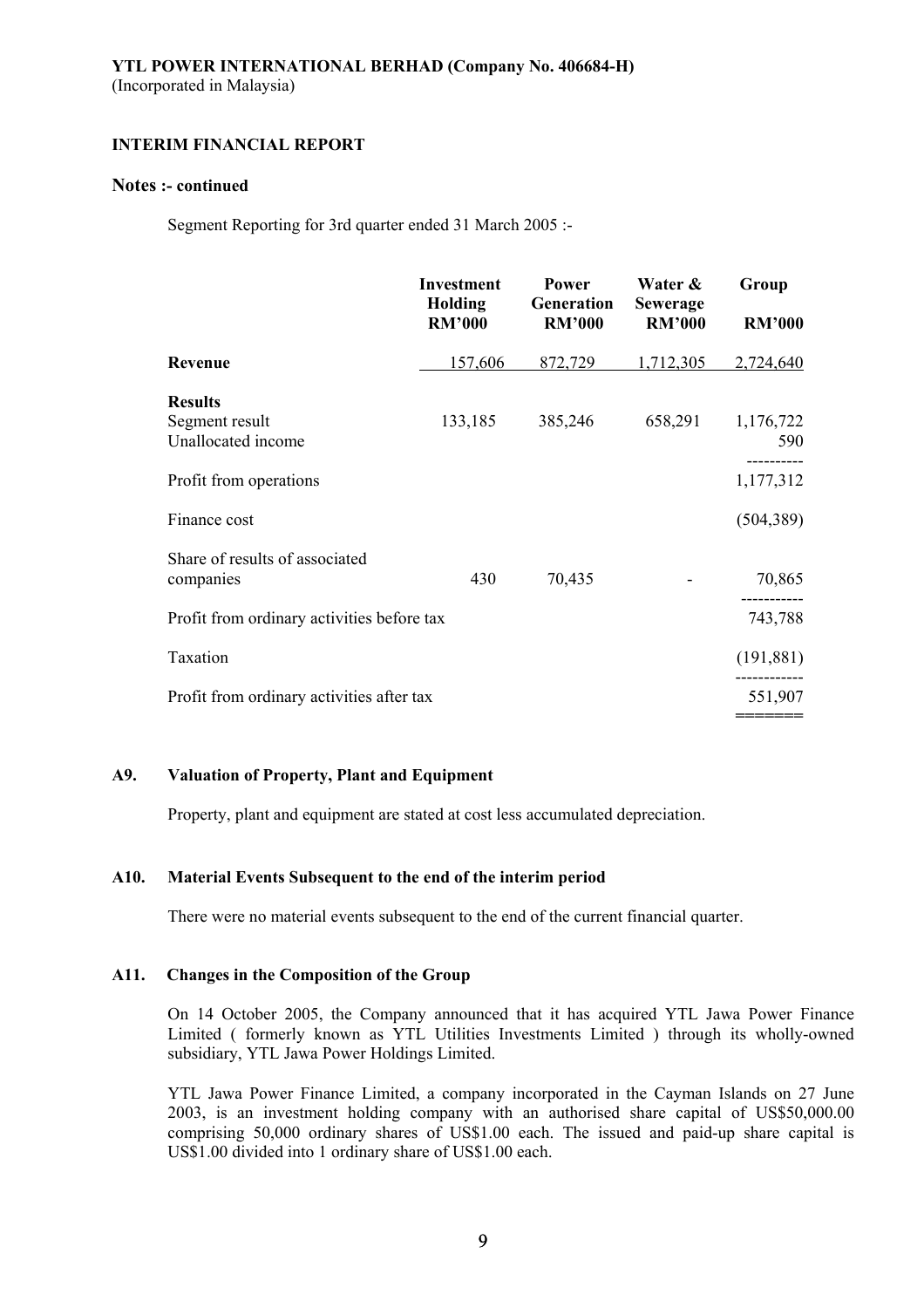#### **Notes :- continued**

On 3 April 2006, the Company announced that its wholly-owned subsidiary, YTL Utilities Limited has acquired a new wholly-owned subsidiary, YTL Utilities Holdings Limited .

YTL Utilities Holdings Limited ("YTLUH") was incorporated in the Cayman Islands on 24 March 2006 with an authorised share capital of GBP250,000.00 comprising 250,000 shares of par value GBP1.00 each. Its present issued and paid up capital stands at GBP2.00 comprising 2 shares of GBP1.00 each. YTLUH is principally involved in investment holdings.

On 28 April 2006, the Company announced that its wholly-owned subsidiary, YTL Utilities Limited has acquired a new wholly-owned subsidiary, YTL Utilities Finance 3 Limited [ formerly known as Concrete Investments Limited ].

YTL Utilities Finance 3 Limited ("YTL Utilities Finance 3") was incorporated in the Cayman Islands on 18 May 2004 with an authorised share capital of US\$50,000.00 comprising 50,000 shares of par value US\$1.00 each. Its present issued and paid-up share capital stands at US1.00 comprising 1 share of US\$1.00 each. YTL Utilities Finance 3 is principally involved in investment holdings.

### **A12. Changes in Contingent Liabilities**

There was no change in the contingent liabilities of the Group since the last annual balance sheet as at 30 June 2005 except for the joint and several shareholders' contingent support with Siemens Financial Services, which has been reduced to USD50.5 million.

# **[THIS SECTION IS INTENTIONALLY LEFT BLANK]**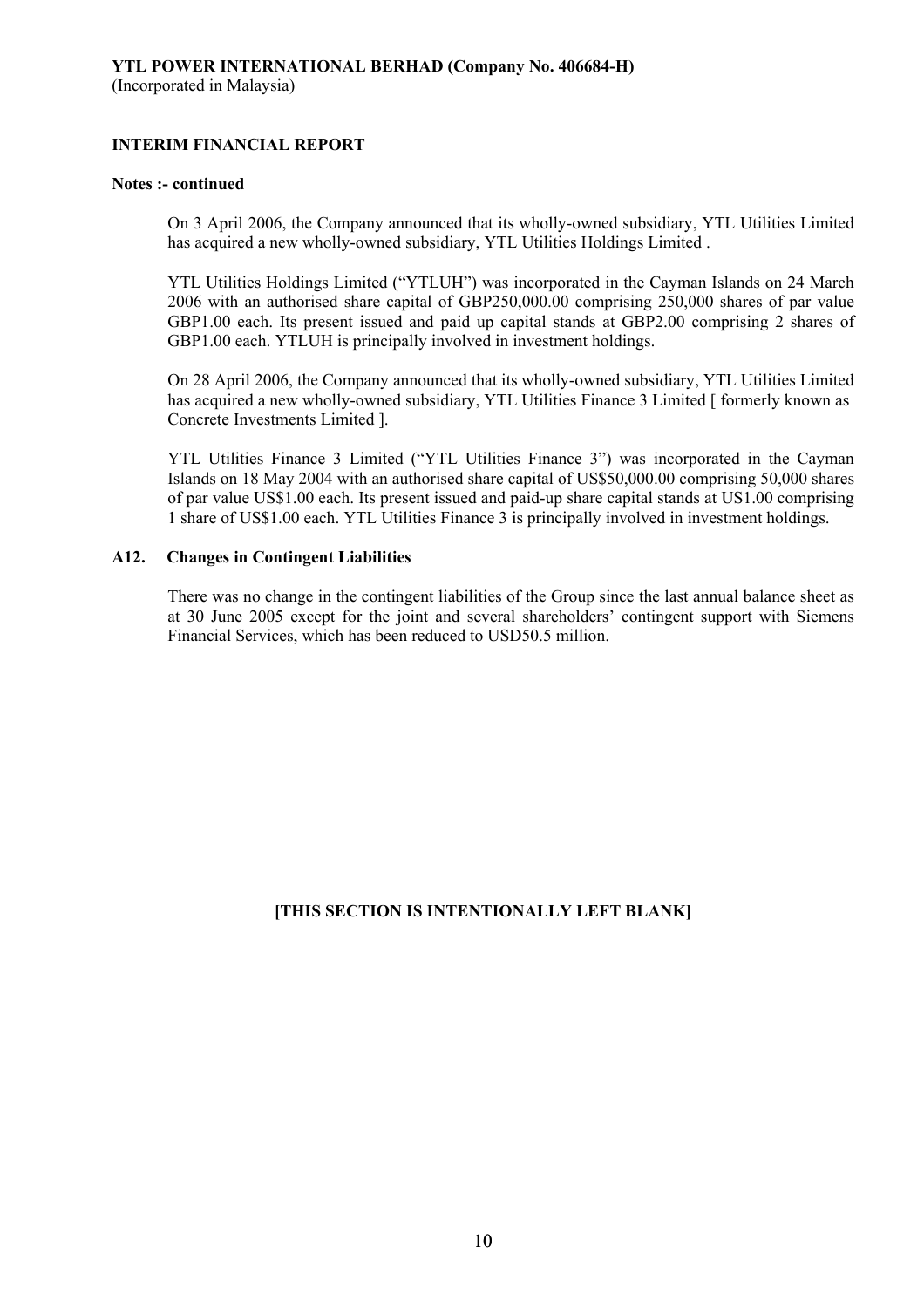#### **Disclosure requirement per Bursa Malaysia listing requirements Part A of Appendix 9B**

#### **B1**. **Review of the Results**

Group turnover decreased to RM890.7 million for the current quarter ended 31 March 2006 from RM922.2 million in the preceding year corresponding quarter ended 31 March 2005. This represents a decrease of RM31.5 million or 3.4 % over the preceding year corresponding quarter ended 31 March 2005. The Group profit before taxation increased by 21.3 % to RM313.2 million in the current quarter ended 31 March 2006 as compared to the preceding year corresponding quarter ended 31 March 2005. The increase was mainly attributable to higher contribution from a foreign associated company and better performance in power generation business.

### **B2**. **Comparison with Preceding Quarter**

|                                     | Current        | Preceding      |  |
|-------------------------------------|----------------|----------------|--|
|                                     | <b>Quarter</b> | <b>Quarter</b> |  |
|                                     | 31.03.2006     | 31.12.2005     |  |
|                                     | <b>RM'000</b>  | <b>RM'000</b>  |  |
| Turnover                            | 890,673        | 915,023        |  |
| Consolidated Profit before taxation | 313,197        | 305,511        |  |
| Consolidated Profit after taxation  | 217,343        | 215,163        |  |

#### **B3**. **Prospects**

The Group, after considering its current level of operations and market conditions, is expected to achieve satisfactory performance for the financial year ending 30 June 2006.

## **B4 Profit Forecast/Profit Guarantee**

The Group did not issue any profit forecast during the period.

#### **B5. Taxation**

|                              | <b>Current</b><br>Year<br><b>Quarter</b><br>31.03.2006<br><b>RM'000</b> | <b>Current</b><br><b>Year to</b><br>Date<br>31.03.2006<br><b>RM'000</b> |
|------------------------------|-------------------------------------------------------------------------|-------------------------------------------------------------------------|
| In respect of current period |                                                                         |                                                                         |
| - Income Tax                 | 90,134                                                                  | 235,519                                                                 |
| - Deferred Tax               | 6,715                                                                   | 34,440                                                                  |
| In respect of prior years    |                                                                         |                                                                         |
| - Income Tax                 | (995)                                                                   | (1, 135)                                                                |
|                              | 95,854                                                                  | 268,824                                                                 |
|                              |                                                                         |                                                                         |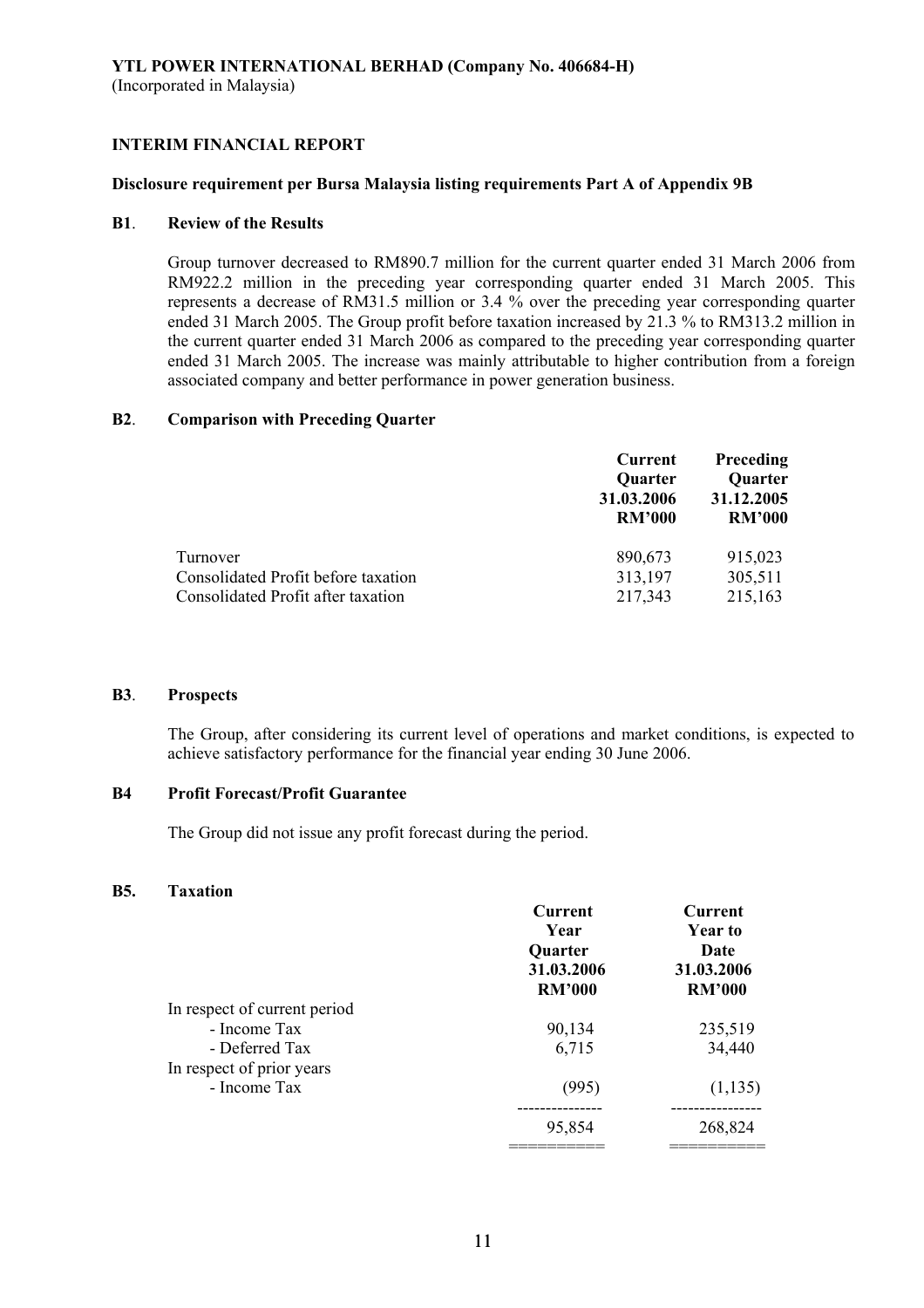#### **Notes :- continued**

The provision for taxation for the current quarter and current year to date reflect an effective rate higher than the Statutory Income Tax Rate due to certain expenses not deductible for tax purposes and higher corporate tax rate of foreign subsidiaries and associated companies.

#### **B6. Sale of unquoted investments and/or properties**

There is no sale of unquoted investment during the current financial quarter.

### **B7. Quoted Investments**

- a) Purchase of quoted investment during the current financial quarter and financial year to date amounted to RM8,269,761 and RM256,872,763 respectively.
- b) The cost, carrying value and the market value of the quoted investments of the Group as at end of the current reporting quarter are:

|                | <b>RM'000</b> |
|----------------|---------------|
| Cost           | 283,857       |
| Carrying value | 283,857       |
| Market value   | 289,899       |
|                |               |

#### **B8**. **Corporate Developments**

### a) **Corporate proposal announced and pending completion**

As at the date of this announcement, there is no corporate proposal announced and pending completion.

#### b) **Status of utilisation of proceeds**

#### **7% Redeemable Non-Guaranteed Unsecured Bonds**

The proceeds received by the Company from the issue of the RM750 million 7% Redeemable Non-Guaranteed Unsecured Bonds on 11 January 2000 is currently placed under Fixed Deposits with licensed financial institutions pending investments in power generation assets.

### **USD250 million Guaranteed Exchangeable Bonds due 2010**

The net proceeds received from the issue of the USD250 million Guaranteed Exchangeable Bond due 2010 is currently placed under fixed deposits pending investment in utilities assets.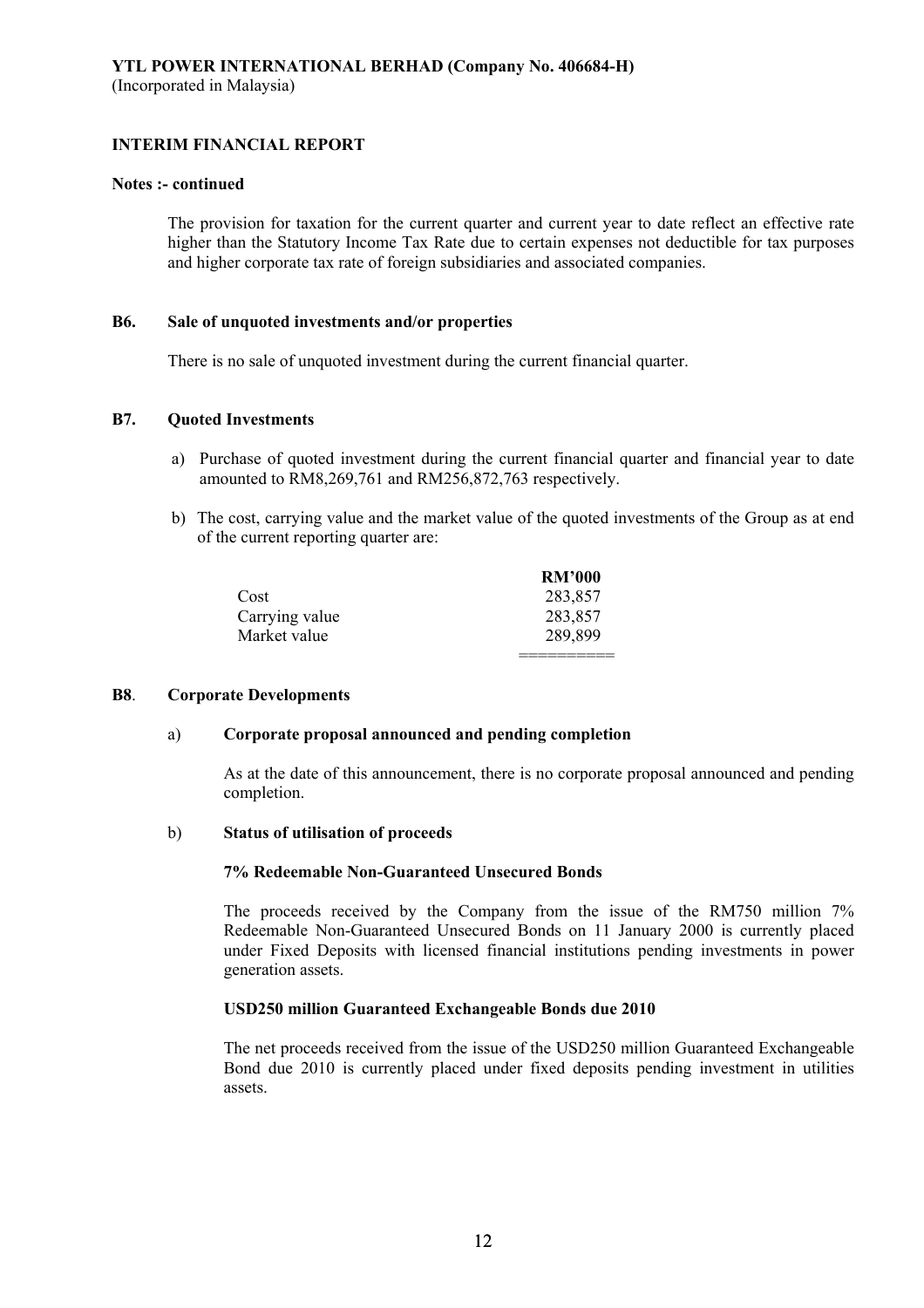#### **Notes : - continued**

#### **B9. Group Borrowings and Debt Securities**

The Group's borrowings from financial institutions as at end of the current financial quarter are as follows:

|           | <b>Short term</b> | Long term     | <b>Total</b>  |
|-----------|-------------------|---------------|---------------|
|           | <b>RM'000</b>     | <b>RM'000</b> | <b>RM'000</b> |
| Secured   | 125,765           | 869,898       | 995,663       |
| Unsecured | 481,238           | 11,107,522    | 11,588,760    |
|           | 607,003           | 11,977,420    | 12,584,423    |

The borrowings which are denominated in foreign currency are as follows :-

| In US Dollar ('000)      | 495.735   |
|--------------------------|-----------|
| In Sterling Pound ('000) | 1,295,206 |

All borrowings of subsidiary companies are on a non-recourse basis to the Company save and except for the followings which are guaranteed by the Company.

- a) Term loan facility of USD250 million and
- b) USD250 million Guaranteed Exchangeable Bonds due 2010.

# **B10**. **Off Balance Sheet Financial instruments**

The Group finances its activities through a combination of short-term borrowings, long-term loans and bonds. The Group uses financial instruments to limit the Group's exposure to interest rate movements and also to generate a desire interest rate profile. These instruments are not recognised in the financial statements on inception. The accounting policy with regards to these financial instruments, which remain the same to that disclosed in the latest audited financial statements is as follows:

"Any differential to be paid or received on an interest rate swap contract is recognised as a component of interest income or expense over the period of the contract. Gains and losses on early termination of interest rate swaps or on repayment of the borrowings are taken to the income statement."

There has been no material change to the terms and conditions of financial instruments disclosed in the latest audited financial statements and the date of this announcement. In addition to the above, Wessex Water Services Limited has an interest rate swap agreement which limit the Group's exposure to floating interest rate, details of which are as follows: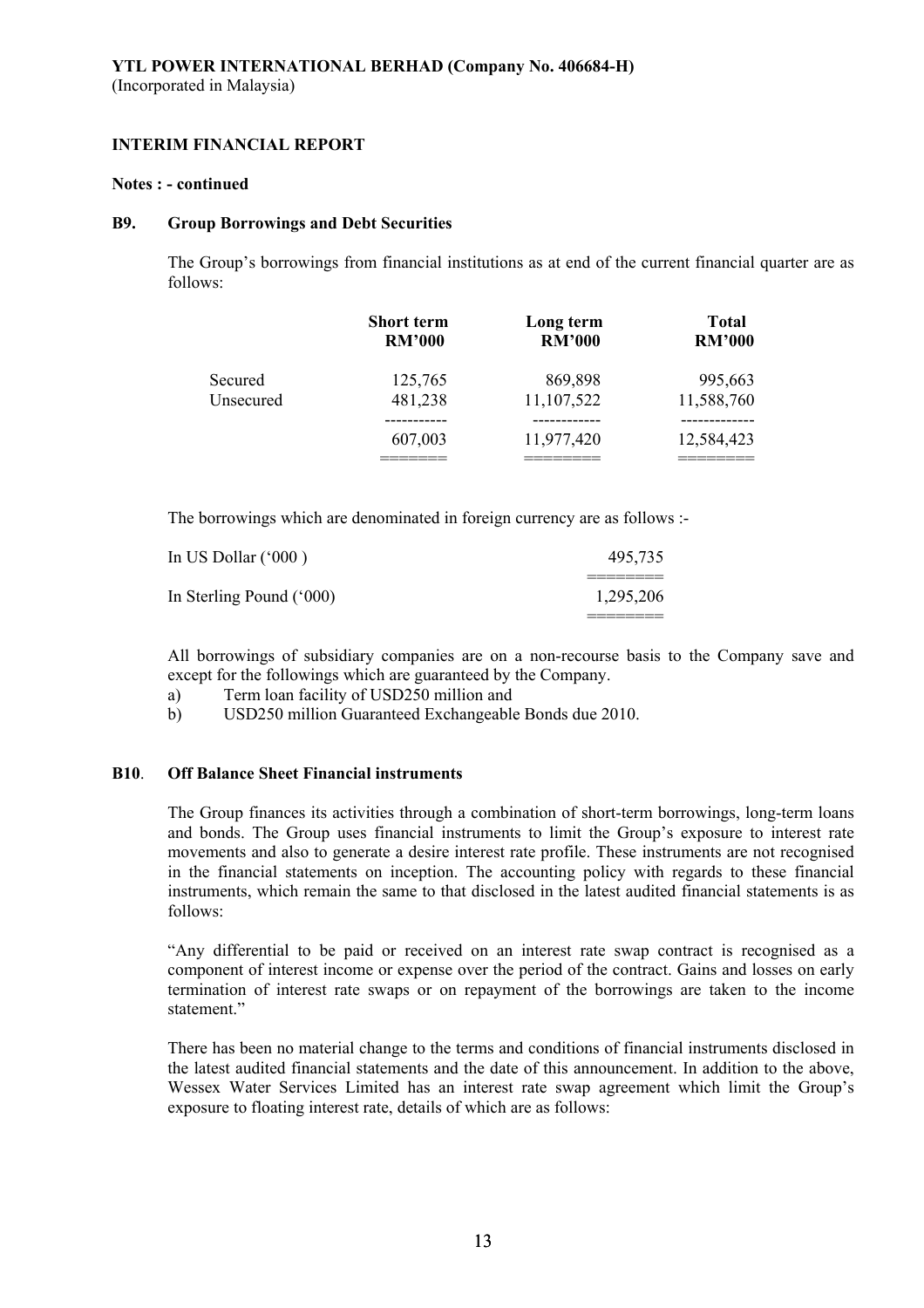#### **Notes :- continued**

|                                                                | Total                   |
|----------------------------------------------------------------|-------------------------|
| Notional Principal Amount (denotes in Sterling Pound)          | $\pounds 000$<br>10,800 |
| RM equivalent<br>(exchange rate $£1=RM6.4337$ )                | <b>RM'000</b><br>69,484 |
| Average fixed interest rate                                    | $595\%$                 |
| Average period to maturity of the fixed rate borrowing (years) | 3.71                    |

All financial instruments are executed with creditworthy counter parties with a view to limit the interest rate risk exposure of the Group.

## **B11. Pending material litigation**

There was no material litigation pending as at the date of this report.

#### **B12**. **Dividend**

The Board of Directors has not recommended any interim dividends for the current financial year.

#### **B13. Earnings Per Share**

## **i) Basic earnings per share**

The basic earnings per share of the Group has been computed by dividing the net profit for the financial quarter by the weighted average number of ordinary shares in issue during the financial quarter.

| .                                                    | Current<br><b>Quarter</b><br>31.03.2006 | <b>Preceding Year</b><br>Corresponding<br><b>Quarter</b><br>31.03.2005 |
|------------------------------------------------------|-----------------------------------------|------------------------------------------------------------------------|
| Net Profit for the period (RM'000)                   | 217,343                                 | 180,305                                                                |
| Weighted average number of<br>ordinary shares ('000) | 4,929,251                               | 4,821,293                                                              |
| Basic earnings per share (sen)                       | 4.41<br>_______                         | 3.74<br>______                                                         |